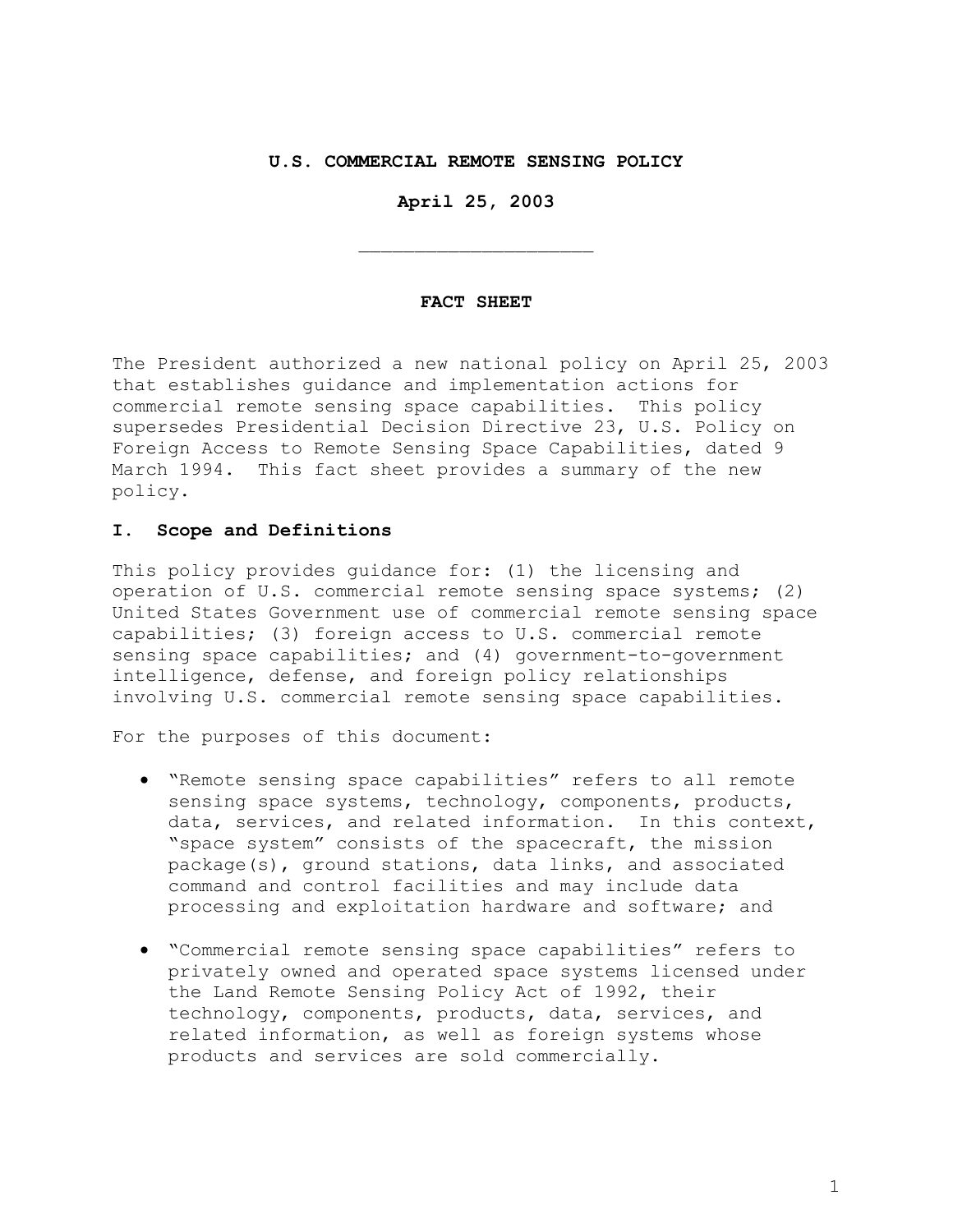No legal rights or remedies, or legally enforceable causes of action are created or intended to be created by this policy. Officers of the United States and those agents acting on their behalf implementing this policy shall do so in a manner consistent with applicable law.

## **II. Policy Goal**

The fundamental goal of this policy is to advance and protect U.S. national security and foreign policy interests by maintaining the nation's leadership in remote sensing space activities, and by sustaining and enhancing the U.S. remote sensing industry. Doing so will also foster economic growth, contribute to environmental stewardship, and enable scientific and technological excellence.

In support of this goal, the United States Government will:

- Rely to the maximum practical extent on U.S. commercial remote sensing space capabilities for filling imagery and geospatial needs for military, intelligence, foreign policy, homeland security, and civil users;
- Focus United States Government remote sensing space systems on meeting needs that can not be effectively, affordably, and reliably satisfied by commercial providers because of economic factors, civil mission needs, national security concerns, or foreign policy concerns;
- Develop a long-term, sustainable relationship between the United States Government and the U.S. commercial remote sensing space industry;
- Provide a timely and responsive regulatory environment for licensing the operations and exports of commercial remote sensing space systems; and
- Enable U.S. industry to compete successfully as a provider of remote sensing space capabilities for foreign governments and foreign commercial users, while ensuring appropriate measures are implemented to protect national security and foreign policy.

## **III. Background**

Vital national security, foreign policy, economic, and civil interests depend on the United States ability to remotely sense Earth from space. Toward these ends, the United States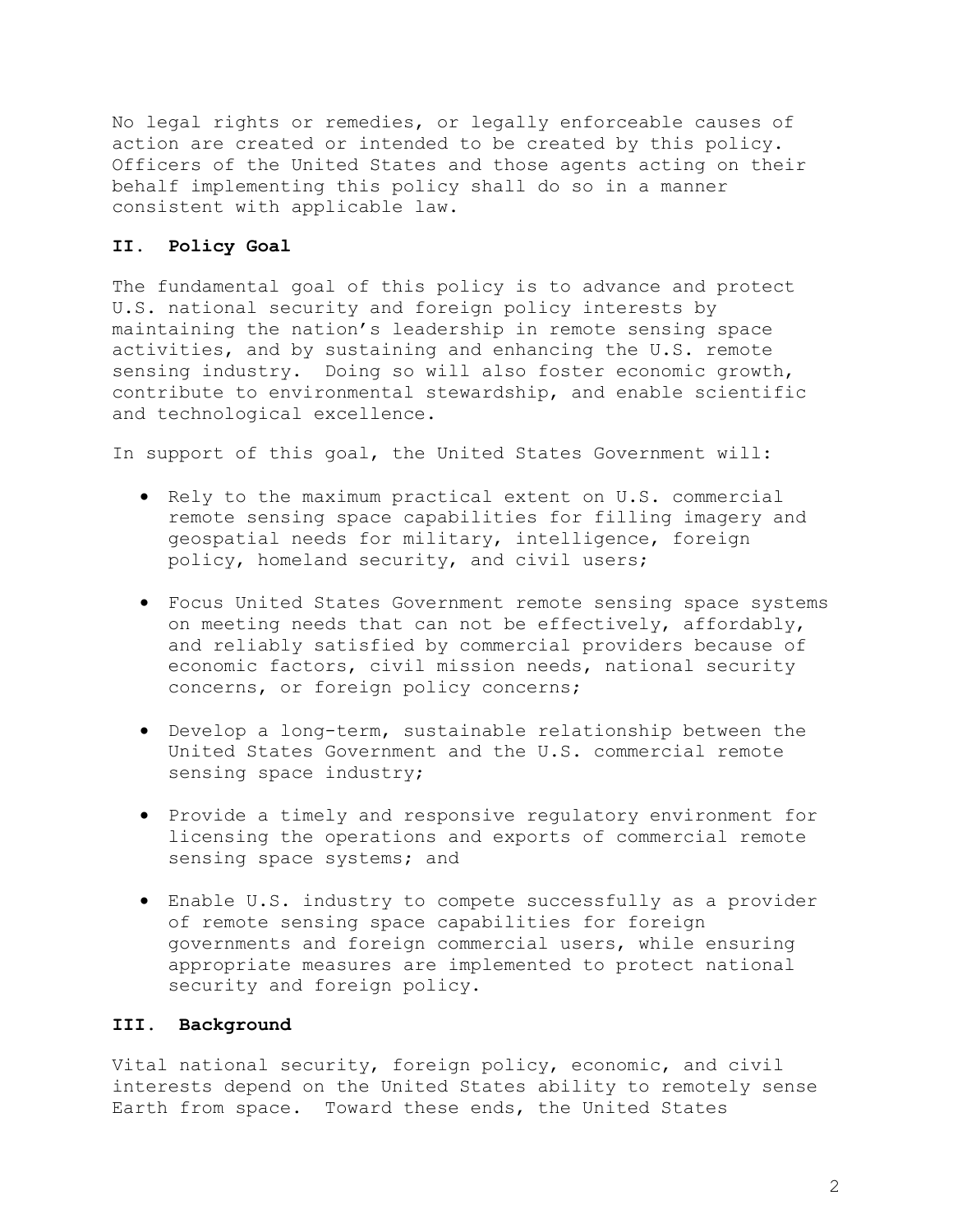Government develops and operates highly capable remote sensing space systems for national security purposes, to satisfy civil mission needs, and to provide important public services. United States national security systems are valuable assets because of their high quality data collection, timeliness, volume, and coverage that provide a near real-time capability for regularly monitoring events around the world. United States civil remote sensing systems enable such activities as research on local, regional, and global change, and support services and data products for weather, climate, and hazard response, and agricultural, transportation, and infrastructure planning.

A robust U.S. commercial remote sensing space industry can augment and potentially replace some United States Government capabilities and can contribute to U.S. military, intelligence, foreign policy, homeland security, and civil objectives, as well as U.S. economic competitiveness. Continued development and advancement of U.S. commercial remote sensing space capabilities also is essential to sustaining the nation's advantage in collecting information from space. Creating a robust U.S. commercial remote sensing industry requires enhancing the international competitiveness of the industry.

## **IV. Licensing and Operation Guidelines for Private Remote Sensing Space Systems**

The Secretary of Commerce, through the National Oceanic and Atmospheric Administration (NOAA), licenses and regulates the U.S. commercial remote sensing space industry, pursuant to the Land Remote Sensing Policy Act of 1992, as amended, and other applicable legal authorities. The Secretary of Defense and the Secretary of State are responsible for determining the conditions necessary to protect national security and foreign policy concerns, respectively. NOAA, in coordination with other affected agencies and in consultation, as appropriate, with industry, will develop, publish, and periodically review the licensing regulations and associated timelines governing U.S. commercial remote sensing space systems.

To support the goals of this policy, U.S. companies are encouraged to build and operate commercial remote sensing space systems whose operational capabilities, products, and services are superior to any current or planned foreign commercial systems. However, because of the potential value of its products to an adversary, the operation of a U.S. commercial remote sensing space system requires appropriate security measures to address U.S. national security and foreign policy concerns. In such cases, the United States Government may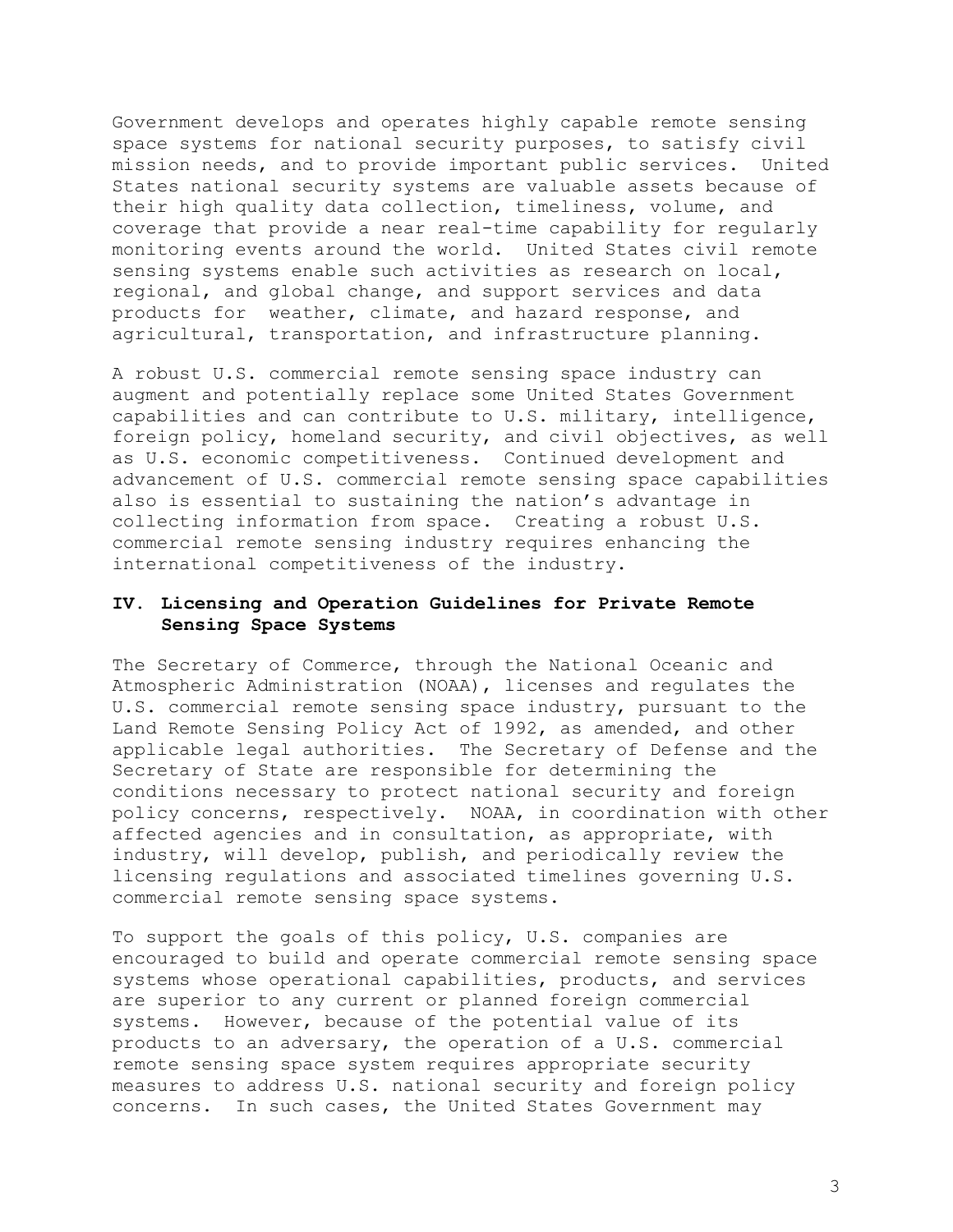restrict operations of the commercial systems in order to limit collection and/or dissemination of certain data and products, e.g., best resolution, most timely delivery, to the United States Government, or United States Government approved recipients.

On a case-by-case basis, the United States Government may require additional controls and safeguards for U.S. commercial remote sensing space systems potentially including them as conditions for United States Government use of those capabilities. These controls and safeguards shall include, but not be limited to: (1) the unique conditions associated with United States Government use of commercial remote sensing space systems; and (2) satellite, ground station, and communications link protection measures to allow the United States Government to rely on these systems. The United States Government also may condition the operation of U.S. commercial remote sensing space systems to ensure appropriate measures are implemented to protect U.S. national security and foreign policy interests.

# **V. United States Government Use of Commercial Remote Sensing Space Capabilities**

To support the goals of this policy, the United States Government shall utilize U.S. commercial remote sensing space capabilities to meet imagery and geospatial needs. Foreign commercial remote sensing space capabilities, including but not limited to imagery and geospatial products and services, may be integrated in United States Government imagery and geospatial architectures, consistent with national security and foreign policy objectives.

With regard to the national security remote sensing space architecture, the Secretary of Defense and the Director of Central Intelligence, in consultation with industry as appropriate, shall:

- Determine which needs for imagery and geospatial products and services can be reliably met by commercial remote sensing space capabilities;
- Communicate current and projected needs to the commercial remote sensing space industry;
- Competitively outsource functions to enable the United States Government to rely to the maximum practical extent on commercial remote sensing space capabilities for filling imagery and geospatial needs;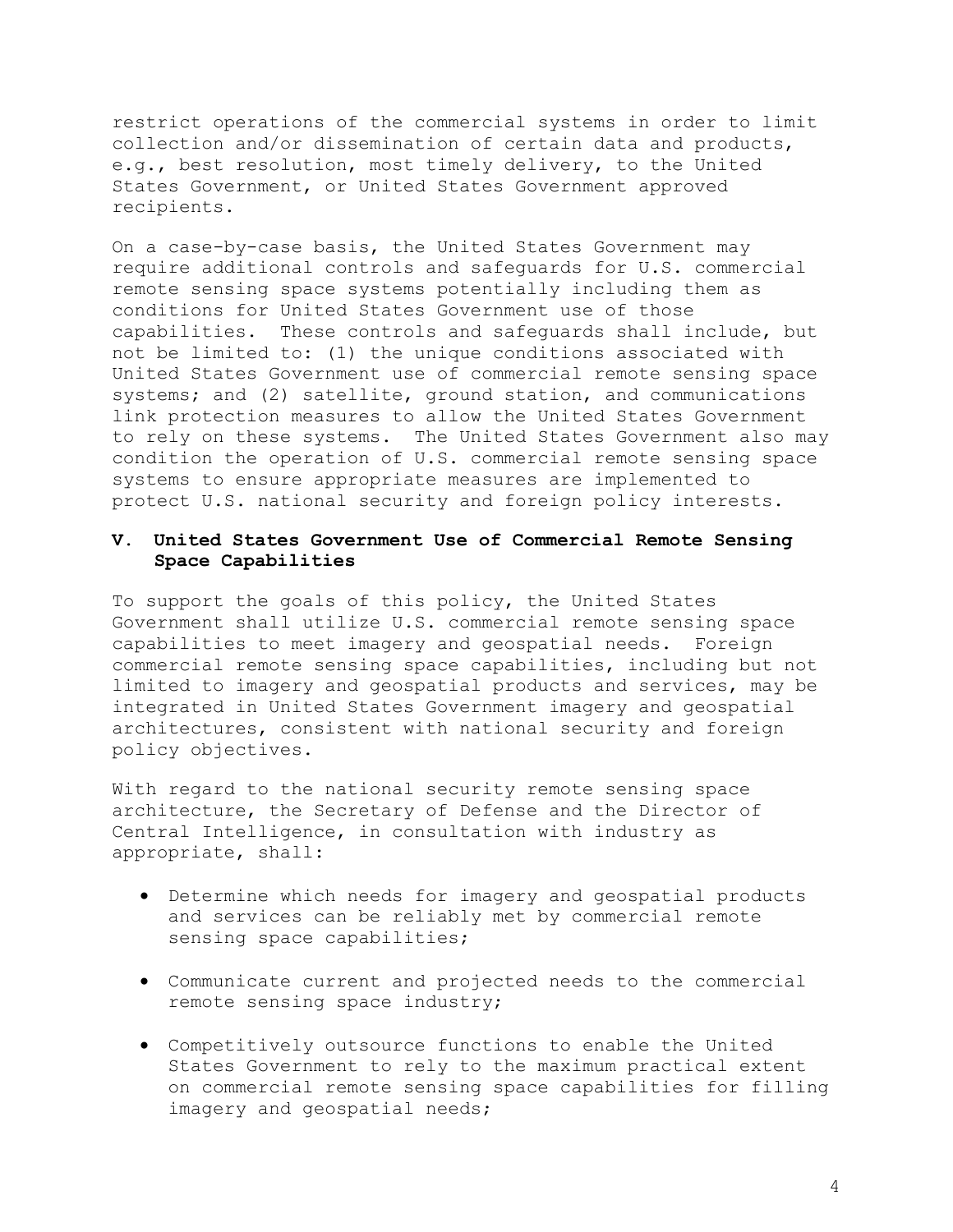• Establish the National Imagery and Mapping Agency (NIMA) as the agency of primary responsibility for acquiring and disseminating commercial remote sensing space products and services for: (1) all national security requirements; and, (2) in consultation with the Secretary of State, all foreign policy requirements.

With regard to civil remote sensing space capabilities, the Secretaries of Commerce and the Interior and the Administrator of the National Aeronautics and Space Administration (NASA), in consultation with other United States Government agencies, and with industry, as appropriate, shall:

- Determine which civil needs can be met by commercial remote sensing space capabilities; and
- Communicate current and projected needs to the commercial remote sensing space industry.

United States Government civil agencies acting individually, or when beneficial, together, shall:

- Competitively outsource functions to enable the United States Government to rely to the maximum practical extent on commercial remote sensing space capabilities for filling civil imagery and geospatial needs;
- Acquire and operate United States Government systems that collect data only when such data (1) are not offered and will not be made available by U.S. commercial remote sensing space systems; or (2) require collection, production, and/or dissemination by the United States Government due to unique scientific or technological considerations or other mission requirements; and
- Coordinate with NIMA procurement of all U.S. commercial remote sensing data and products that are restricted to United States Government or United States Governmentapproved users pursuant to NOAA license conditions due to U.S. national security or foreign policy concerns.

Agencies shall allocate the resources required to implement these objectives within the overall policy and resource guidance of the President and available appropriations. Civil agencies may acquire commercial remote sensing space products and services directly, through cooperative arrangements with other civil agencies, or through NIMA. When procuring through another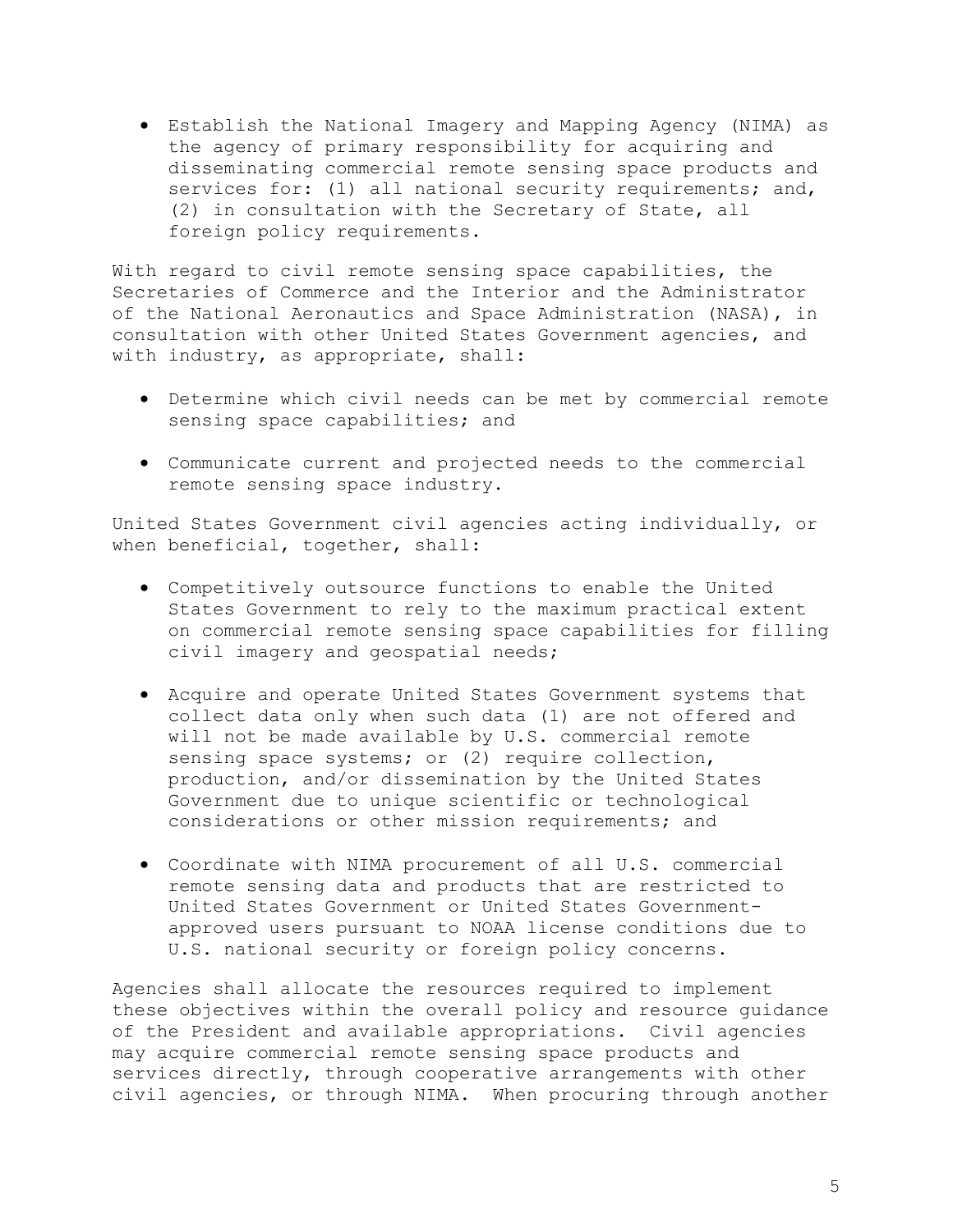agency, civil agencies will reimburse the procuring agency, consistent with the Economy Act.

# **VI. Foreign Access To U.S. Commercial Remote Sensing Space Capabilities**

It is in U.S. national security, foreign policy, and economic interests that U.S. industry compete successfully as providers of remote sensing space products and capabilities to foreign governments and foreign commercial users. Therefore, license applications for U.S. commercial remote sensing space exports shall be considered favorably to the extent permitted by existing law, regulations and policy when such exports support these interests.

The United States Government will consider remote sensing exports on a case-by-case basis. These exports will continue to be licensed pursuant to the United States Munitions List or the Commerce Control List, as appropriate, and in accordance with existing law and regulations. The following guidance will also apply, when considering license applications for remote sensing exports:

- The United States Government will take into account exports' potential contribution to achieving the goals of this policy, the overall relationship, particularly the existing defense and defense trade relationship with the proposed recipient nation, and broader U.S. national security, foreign policy, and economic objectives;
- As a general guideline, remote sensing exports that are currently available or are planned to be available in the global marketplace also will be considered favorably;
- Exports of sensitive or advanced information, systems, technologies, and components, however, will be approved only rarely, on a case-by-case basis. These items include systems engineering and systems integration capabilities and techniques, or enabling components or technologies, i.e., items with capabilities significantly better than those achievable by current or near-term foreign systems. The Secretary of State, in consultation with the Secretary of Defense and the Director of Central Intelligence, shall maintain a Sensitive Technology List that includes these items. This list shall be made available to U.S. industry, consistent with national security and foreign policy